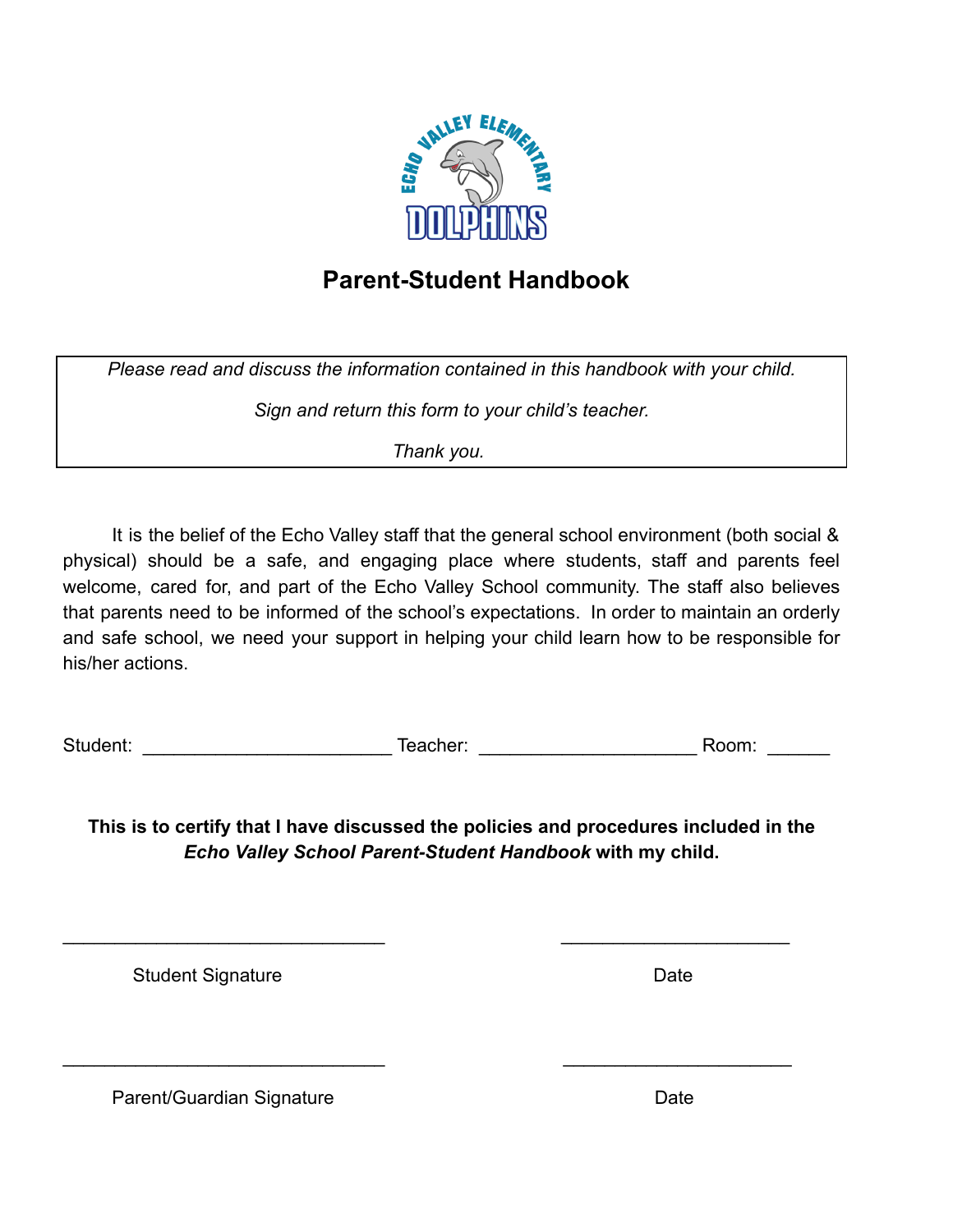

**Echo Valley Elementary School 147 Echo Valley Road Salinas, CA 93907**



## **(831) 663-2308**

# **PARENT-STUDENT HANDBOOK**

## **GENERAL INFORMATION**

#### **School/Office Hours**

Student Hours: M, T, Th, F – 7:55 am - 2:32 pm W - 7:55 am - 12:45 pm

Office Hours: 7:00 am – 3:30 pm example and the Phone (831) 663-2308

## **Dear Echo Valley Parents and Students:**

We welcome you to another wonderful school year! We are committed to the academic, personal, and social success for each student. In addition, student safety is of the highest concern. We believe that, by working together, and by maintaining on-going communication, we can all work together towards the goal of student learning.

At Echo Valley we also focus on your student's social and emotional learning. We achieve this by encouraging highly engaging learning experiences. We use the arts as a focus and entry point for interaction and engagement with our students.

It is our desire that communication between home and school be open, effective, timely and respectful. Please read this booklet carefully as it provides pertinent information which your family will need during the school year.

You are always welcome to make an appointment to come in and speak with the principal or assistant principal at any time. We also encourage you to become an active member of our community. There are many ways to get involved including the PTG (Parent Teacher Group). You can find information on our school website and Facebook page as well.

We look forward to a great school year for all Echo Valley students and families!

**Lizsette Jimenez Principal**

**Jacob Gile Vice-Principal**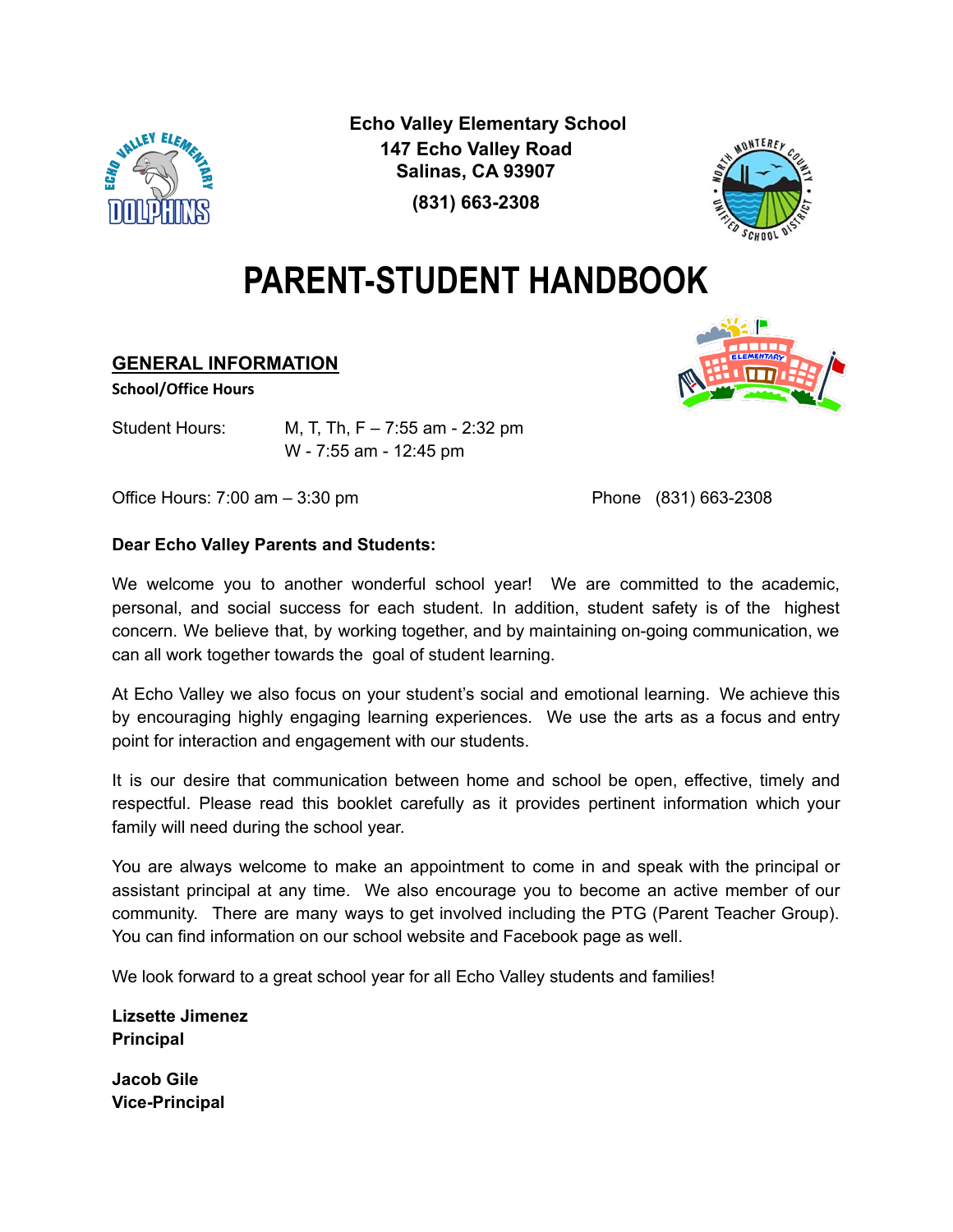**Calls**: Office staff does their best to answer each phone call as it comes in. If someone does not answer your call, please leave a message.Include your name, phone number, and we will return your call as soon as possible.

**School calendar**: Yearly calendar is sent out in the first day packet. Please keep this handy so you can refer to it throughout the year. The calendar is also posted on the website: [www.nmcusd.org](http://www.nmcusd.org)

**Emergency Information**: An emergency information card is included in the first day packet. It is very important to complete this card with all contact information and keep it up to date. We cannot release students to anyone not listed on the card. Phone numbers, including cell phones, must be accurate. The District will use this information to contact you in case of any emergency. Notify the school immediately of any changes. The School or District will not be responsible if information is inaccurate.

**Drop off and pick up information**: Students must be dropped off or picked up only at parent pick up location. Please do not go into the staff parking lot. Supervision of the pick-up area begins at 7:20am. Any student dropped off prior to this time may not be supervised. Drivers must stay to the right of the school driveway and remain in their cars. School buses have priority. Staff will escort students to the pick-up point so that drivers can pick up on a first come, first served basis. Any attempt to go to the head of the line or park illegally will cause delays for all as well as jeopardize safety. We want to model courteous and safe behavior for our children. We ask that you do not ask your children to walk down the driveway or field to the gate to meet you.

**Fire lane:** If you are parking and coming into school, please park in the designated spots (along the driveway leading up to school). Please do not park in the fire lane or bus lane.

**School volunteers/visitors**: Due to COVID-19 safety protocols, we cannot have volunteers at this time. Thank you for your understanding.

**Lost and Found**: The lost and found bin is located outside of the cafeteria doors. Please ask your child to check for lost belongings either before or after class. Items not retrieved will be donated to charity.

**Emergency preparedness** *Student safety is a top priority*! During the year, we hold school drills: earthquake, fire, intruder, and lock-down. Should a real emergency arise, our staff and students will be well prepared to maintain a safe environment until help arrives. If an emergency does occur, we will be in touch via all call phone messages.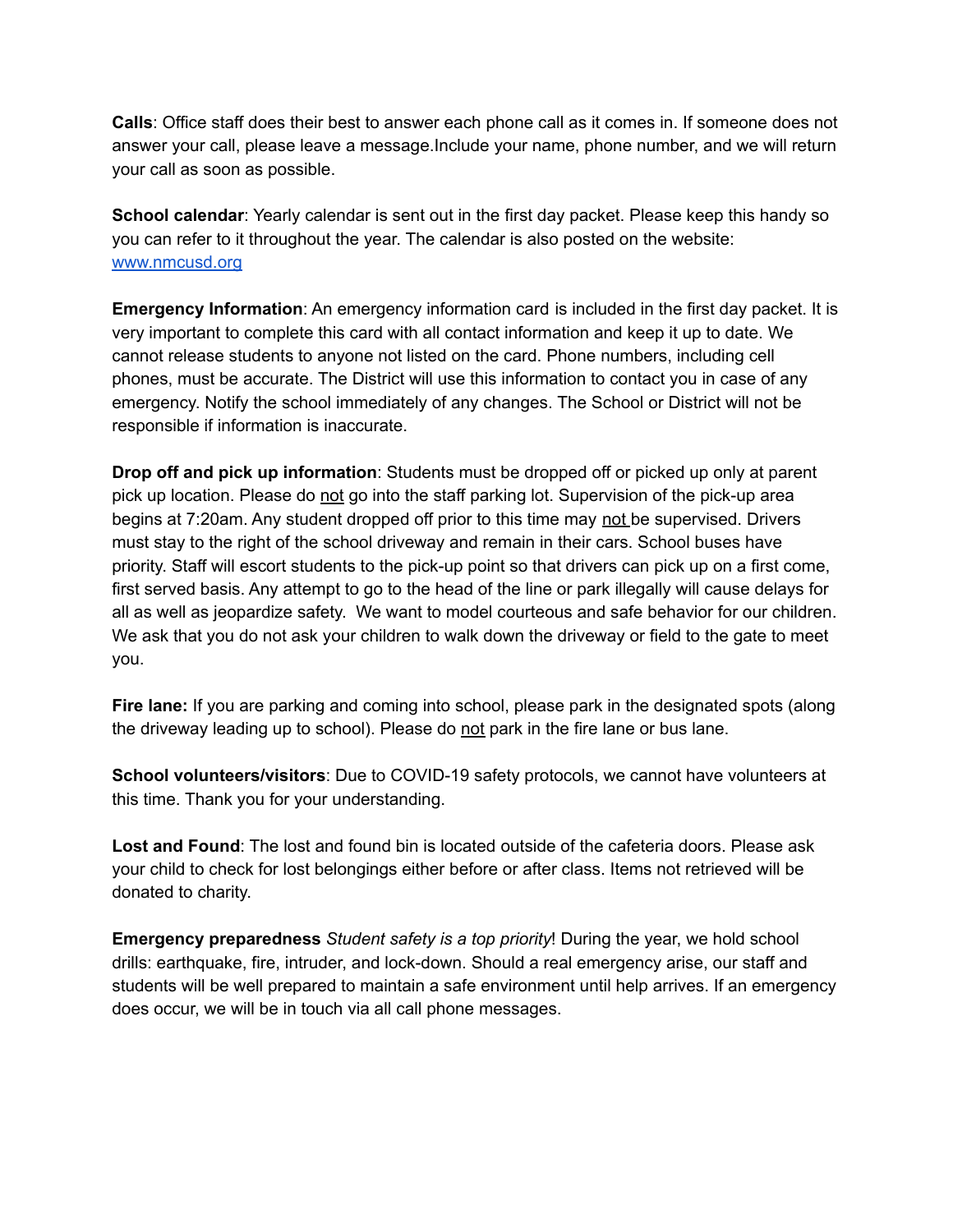## **COMMUNICATION**

- The teacher should always be your first point of contact unless you believe the issue is sensitive or very serious and you need administrative assistance. Remember that the teacher spends the whole day with your child and knows them best.
- It is best to make an appointment as it allows us to set aside time just for you.
- It is important to bring any issues to our attention promptly rather than letting things build up and go unresolved. Waiting makes the situation harder to address.
- Our goal is to respond within 24 hours. At times there may be a delay, but this should be an exception.

## **GENERAL ACADEMIC INFORMATION**

**Report cards and parent/teacher conferences**: Report cards are issued at the end of each trimester. Conferences are held in the fall to discuss student progress in academic, personal and social areas. Other conferences may be requested during the year. Please discuss any concerns with the classroom teacher prior to a request for a principal conference.

**District and state testing**: Students at Echo Valley participate in Let's Go Learn testing which reflects the Common Core State Standards. This data assists teachers in adjusting instruction to ensure that students master curriculum. California State testing occurs in the spring. Parents are notified prior to the start of testing. Please make sure that your child is well rested and fed during this important assessment period. Children should see the testing as important, but should not feel pressured or stressed.

## **POLICIES**

## **Face masks are required of students and staff at all times when on campus.**

**Attendance**: Students may be legally excused for only three reasons. The reasons for excused absences are: severe illness or doctor/dental appointment, student court appearance and death within the immediate family. The office may ask for documentation to excuse these absences. **All other absences are unexcused**. If your child is absent for any reason, you must call or email the office within the same day.Three or more unexcused absences will result in a truancy referral to the District Attorney. Any student who arrives past 7:55am must sign in at the office in order to receive a late slip. **According to California Education Code Section 48260 (a) your child is considered truant if they have been absent from school three times or tardy for more than 30 minutes without a valid excuse as listed above.**

**Medication**: It is preferable that all medication be taken before or after school hours. If medication is required at school the following California Education Code #49423 is in effect: "Any student who must take medication while at school must first bring a written order from their doctor and a written request from their parents for school personnel to help the child take his/her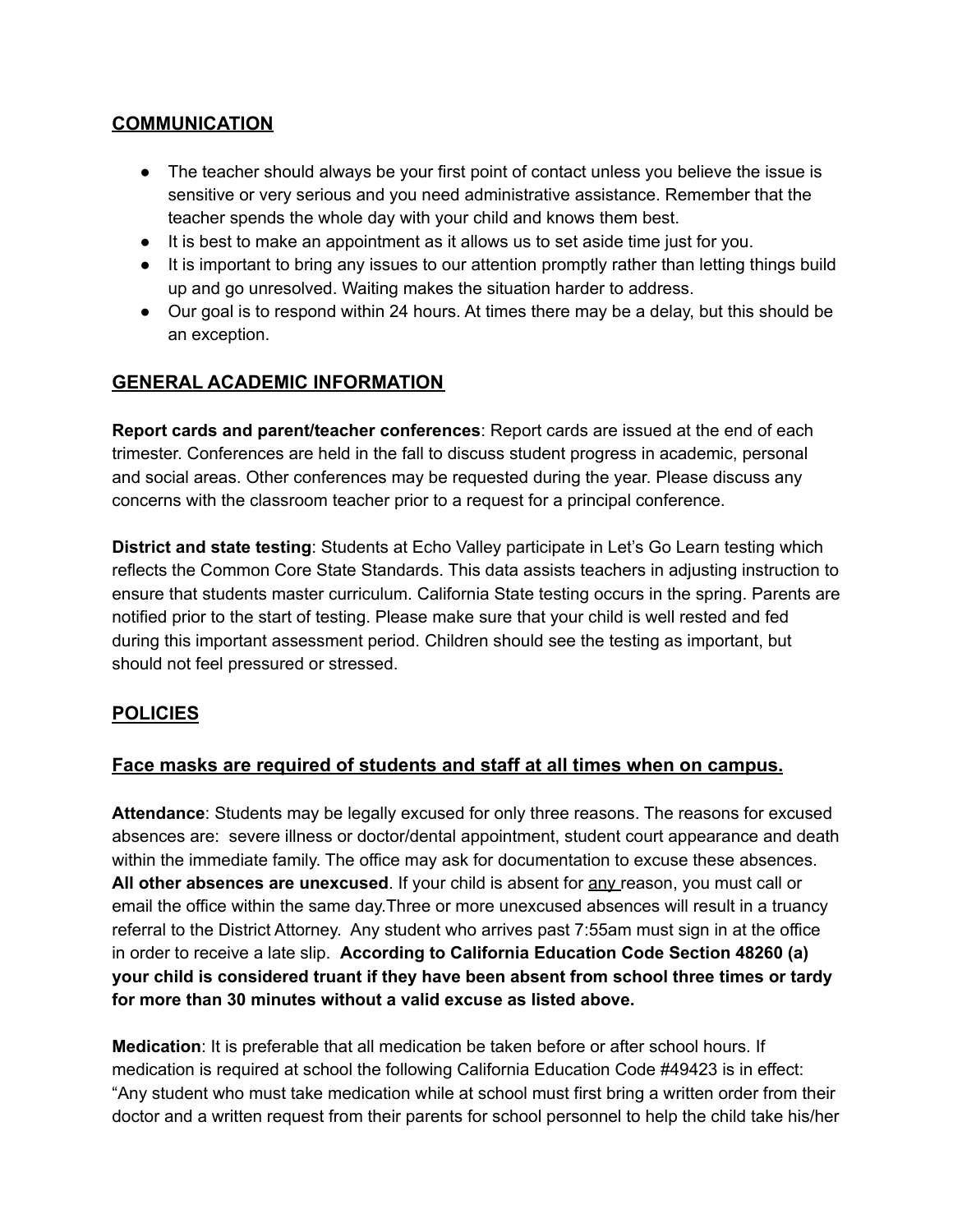medication. A new order and permission should be obtained each year. No student is to keep medication on his person. It must be kept in either the nurse's or principal's office." This policy includes over-the-counter medication, which must also be prescribed. Any medication not retrieved by the end of the school year will be disposed of.

**Tobacco and alcohol:** Tobacco and alcohol use are prohibited at all times by anyone on campus, including in vehicles. This includes outside areas such as parent pick up, parking lot and field. This includes events and parent meetings/conferences as well.

**Student Technology Acceptable Use**: All students are responsible for signing the Acceptable Use Policy. The full text of the policy is on the NMCUSD website. Violations of this policy are considered serious and could be grounds for suspension and/or expulsion.

**Cell phone use:** Cell phones must remain in the student's backpack during school hours. Cell phones will be confiscated if used in the classroom or any time during the school day. The confiscated device will be returned at the end of the day or, if this behavior occurs more than once, in the school office and returned only to a parent/guardian. (EC 48901.5) Students may use the telephone in the office to call home in case of illness or an emergency only.

**Personal property on campus**: Students should not bring cash or other valuables to school. This includes toys and sports equipment. North Monterey County USD is not responsible for any lost or stolen personal property that belongs to students or parents. Property may be confiscated and returned at the end of day or parents called to pick up if repeat behavior occurs. Students should not sell or buy personal property on campus.

**Classroom parties**: \* Please check with the office prior to sending any celebratory food or drink to school as COVID protocols must be followed.

## **DISCIPLINE**

Echo Valley has a strong Multi Tiered Systems of Support for both academics and behavior.The school discipline plan establishes school wide rules which promote a safe and positive learning environment. Echo Valley has wrap around support services including on site counselors, psychologists and behavior technicians.

## **Playground Procedures**

Playground rules are discussed in each classroom at the beginning of the year. Rules and a behavior matrix are also posted on the school website. Please encourage your children to follow the expectations listed below

- Be safe, respectful and responsible
- Use equipment appropriately
- Keep hands, feet and objects to yourself

## **Cafeteria Procedures**

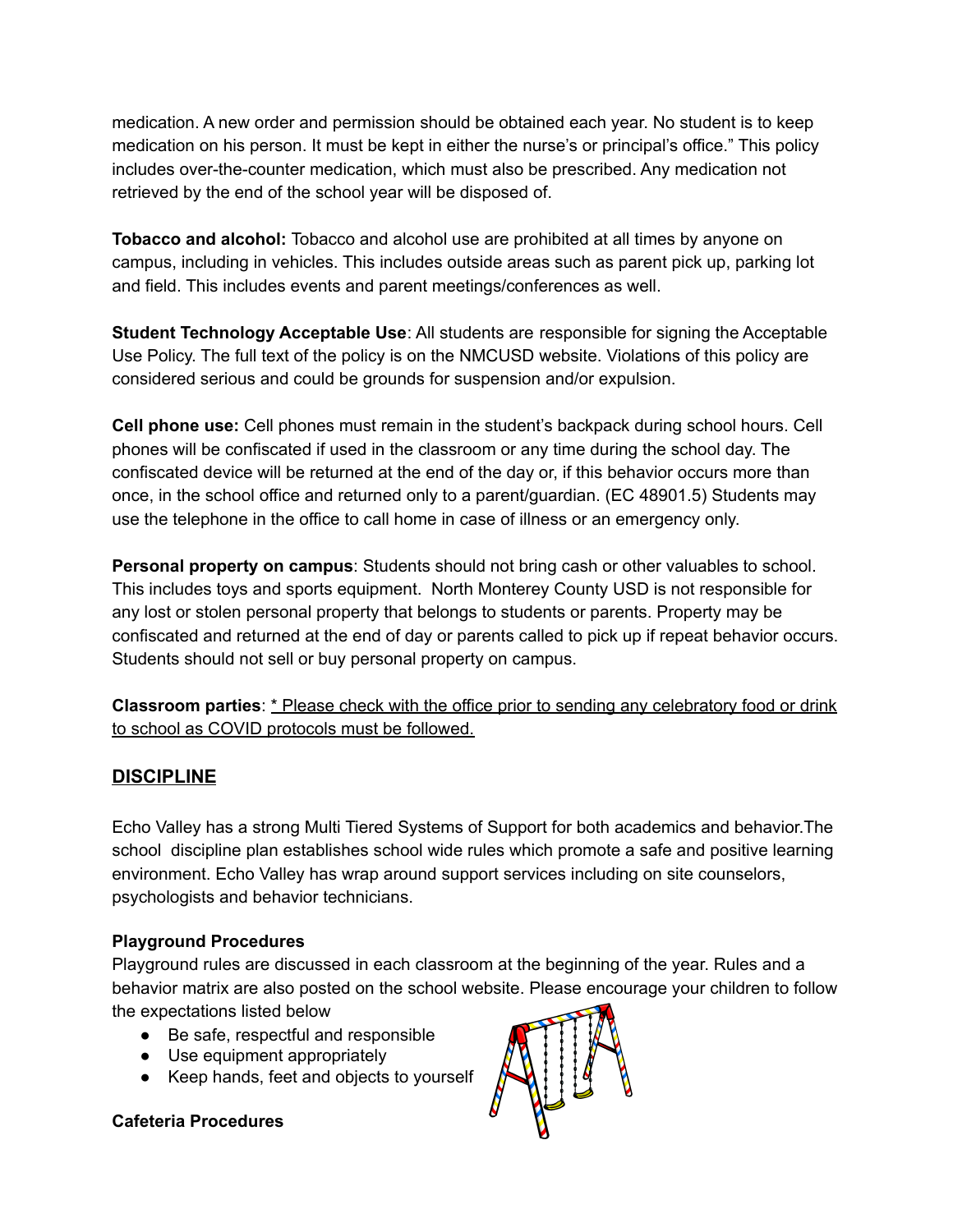- Keep hands, feet, and objects to yourself
- Remain in your assigned lunch area
- Use appropriate language
- Clean up after yourself and throw away your trash

#### **Bathroom Rules**

- Sign out in classroom
- Keep hands, feet, and objects to yourself
- Go, flush, wash, leave
- Respect others' privacy
- Respect school property

**Bullying/Student Complaints**: Echo Valley takes all student or parent concerns very seriously. Bullying is an especially serious offense with potential lifelong consequences. Please schedule an appointment with administration and the teacher immediately to discuss concerns.

#### **Student Recognition**

In addition to ongoing recognition within classrooms and common areas, we also have monthly recognition assemblies. There are certificates awarded for a student of the month and perfect attendance. Parents are welcome to join us virtually.

#### **Services**

**The National School Lunch Program**: Breakfast and lunch are served daily. *Breakfast and Lunch is free to ALL students*. Enrollment forms are available in the office. Please make sure that you return the completed forms ASAP.

**Bus transportation**: NMCUSD provides busing for students who live a certain distance from school. Please call Transportation at 831-663-3035 for information. Bus routes may be posted on the District Website.

**Occupational/Physical Therapist:** This professional works with students who have qualified for services to help them with fine and gross motor skills.

**Student Study Team (SST)**: SST is an educational process designed to share concerns, discuss interventions, and/or make recommendations concerning a student's personal, social and/or academic functioning only after several interventions and modifications have been tried with little or no student improvement. The SST team may include the parent/guardian of the student, the referring teacher, the school principal or designee and other staff specialists deemed appropriate. Those wishing more information about the SST process may consult with their child's teacher.

**School Psychologist:** The psychologist is at Echo Valley every day. She assists parents and staff in evaluating students with learning or adjustment needs. They are also available for special situations such as grief counseling.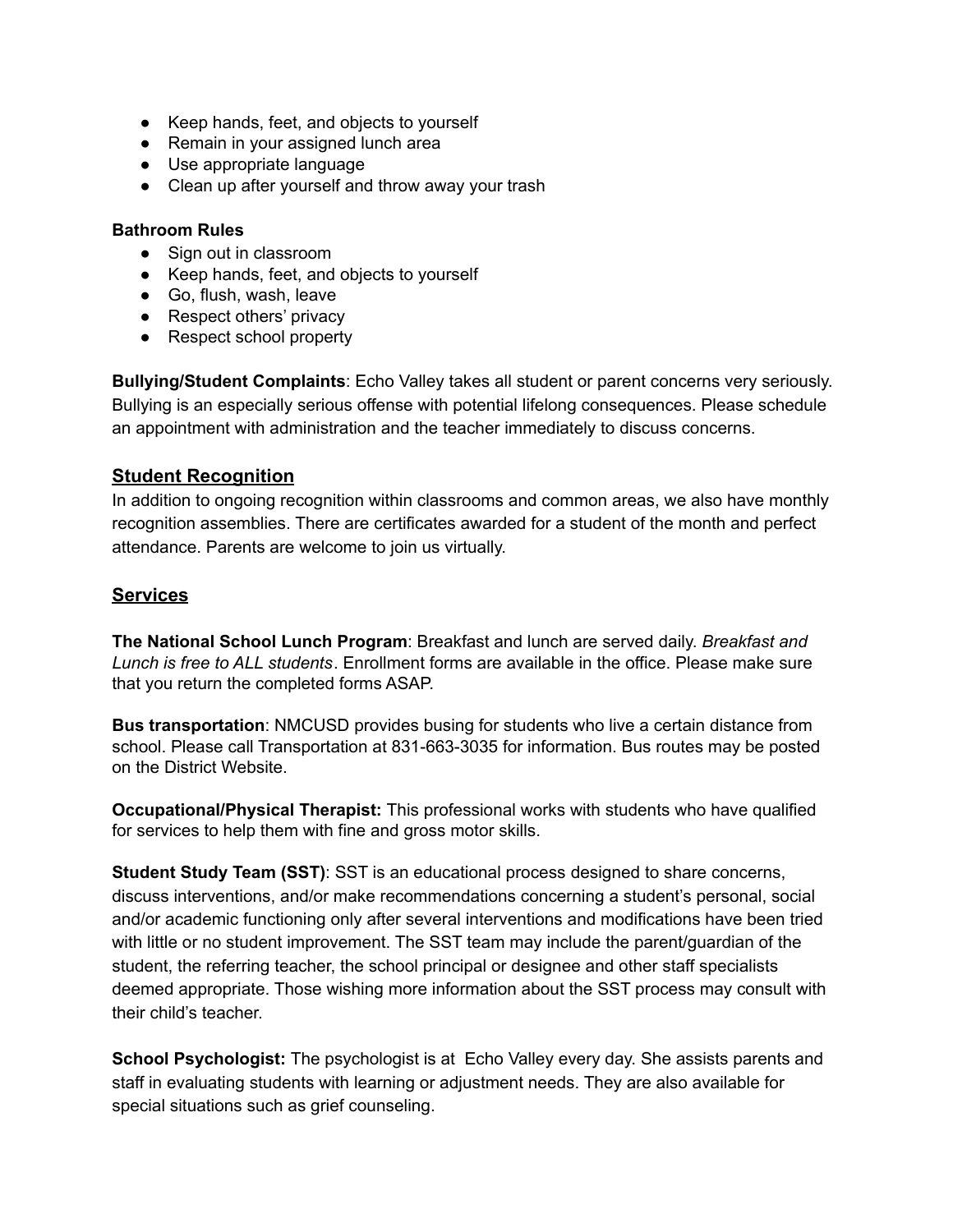**Resource Specialist**: The resource specialist will provide services to qualifying students for specific assistance related to learning needs.

**Speech Therapist**: The speech therapist screens referred students with possible speech and/or language concerns. Services are provided for qualifying students.

**Occupational/Physical Therapist:** This professional works with students who have qualified for services to help them with fine and gross motor skills.

**After School Program**: The After School Education and Safety (ASES) Program offers academic and enrichment courses to students in grades TK-6th. Space is limited with 1st priority given to Homeless and Foster Youths and 2nd Priority to students identified as needing additional support. The program operates from school dismissal to 6:00 PM daily during the school year. All students in the ASES Program will receive a nutritional Supper/Snack daily. Contact the main office for more information.

**Homeless Education Services:** The Castro Plaza Family Resource offers support to students experiencing homelessness under the McKinney Vento Homeless Assistance Act.

## **What is McKinney – Vento?**

McKinney – Vento is a federal law that offers rights and protection to families experiencing homelessness or transitional living situations. Common living situations that fall under the law are:

- Doubled-up: sharing housing with families or friends due to financial constraints
- Renting a room in another person's or family's apartment or house
- Staving in hotels or motels
- Living in cars, parks, or other places not designed for regular sleeping
- Staying in shelters or transitional housing programs
- Moving from place to place due to lack of stable housing
- Youth living with someone other than their parent or legal guardian with lack of housing

## **What rights does my child get under McKinney – Vento?**

- Immediate enrollment in school, even if missing records and documents normally required for enrolment, such as a birth certificate, proof of residence, previous school records, or immunizations/medical records
- The right to remain at their school of origin, or attend the local school in the area of residence as long as it is in the best interest of the student (the school of origin is the school the child attended when they were permanently housed or the school in which the child was last enrolled)
- Receive transportation to and the from school if getting to school is a hardship
- Receive free lunch program
- Receive free school supplies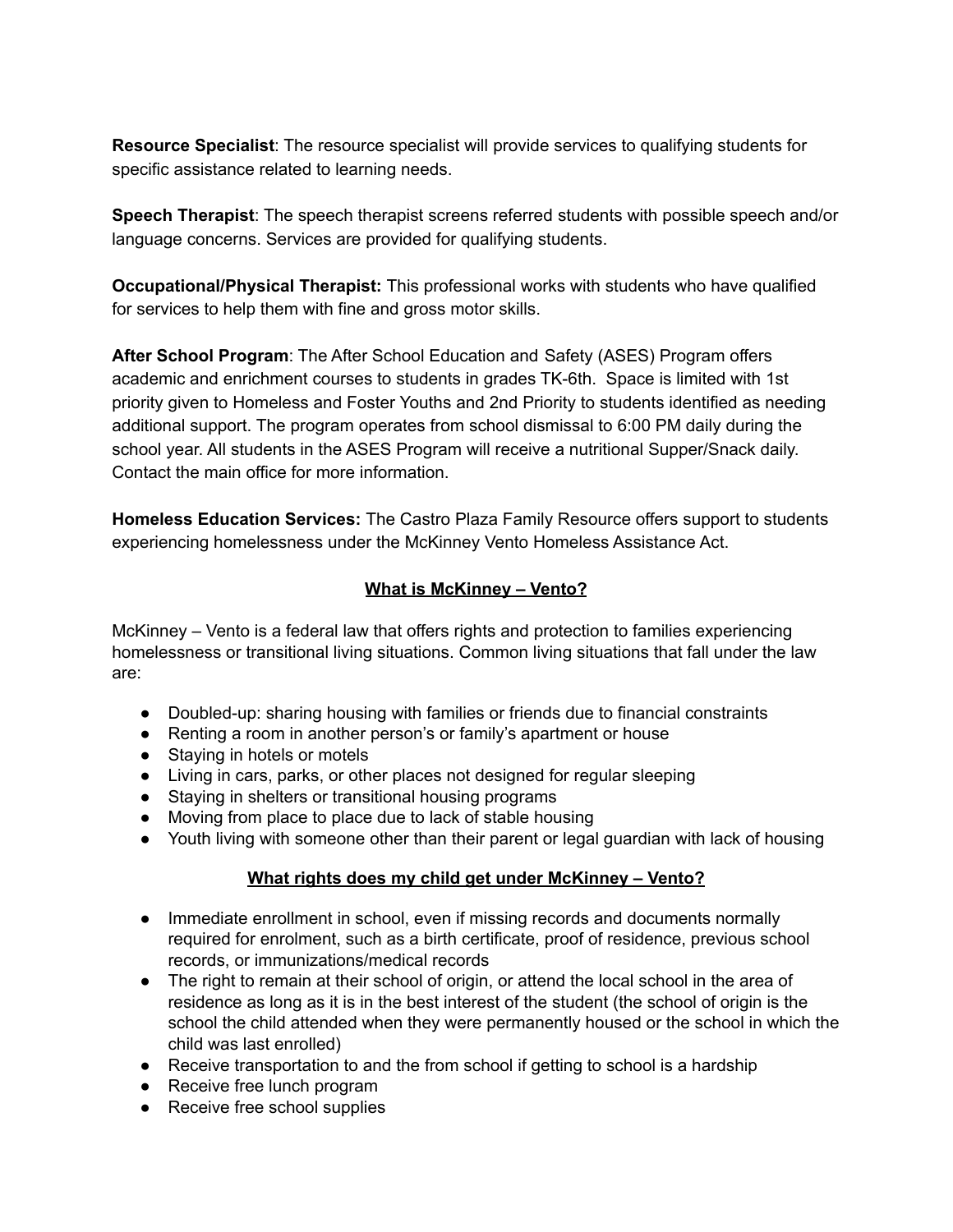● Support to fully participate in school events and extracurricular activities

Our district McKinney Vento Liaison can provide support to you and your student to ensure your students rights are being met, offer resources and information outside of education, assistance with student clothing, food and housing resources. Please contact Diana Castellanos, Child Welfare, Homeless, Foster Youth Coordinator at (831) 633-5975 or diana\_castellanos@nmcusd.org.

## **PARENT INVOLVEMENT**

**Parent Teacher Group (PTG):** The Parent Teacher Group of Echo Valley Elementary welcomes all parents to become involved in our school. Check with the office staff for the current registration information and activities.

**School Site Council (SSC)**: School Site Council is a monthly advisory group that monitors and reviews the School Level Plan. The SSC is composed of the school principal, school staff, and parents.

**English Learner Advisory Committee (ELAC)**: This is a monthly advisory group that informs parents of our English Learners (ELs) about available programs. In addition, the committee reviews curriculum and data and gives input regarding the needs of our EL students.

## **ENRICHMENT PROGRAMS AT ECHO VALLEY ELEMENTARY SCHOOL**

**Youth Cinema Project**: We are excited to be the first group (grade 5/6 combination class) to begin the film path for NMCUSD. Students and staff participated in a summer workshop, learning how to write scripts, audition characters, film, and edit their work. This program will take place all year and will provide a jumping point to middle school and then high school. More info soon!

**Arts Integration**: We integrate the Arts across the curriculum. At this time, many teachers use art, poetry, song, and dance to engage students and help them learn new skills and concepts. We will participate in professional development and have support as we use our artistic skills to become even stronger students and teachers.

**Student Council:** Students have the opportunity to be campus leaders and to participate in school-wide projects.

**Dolphin of the Month Assemblies**: At the end of each month we recognize positive student behavior and attendance. This is an exciting way for the community to gather and we will continue to gather virtually.